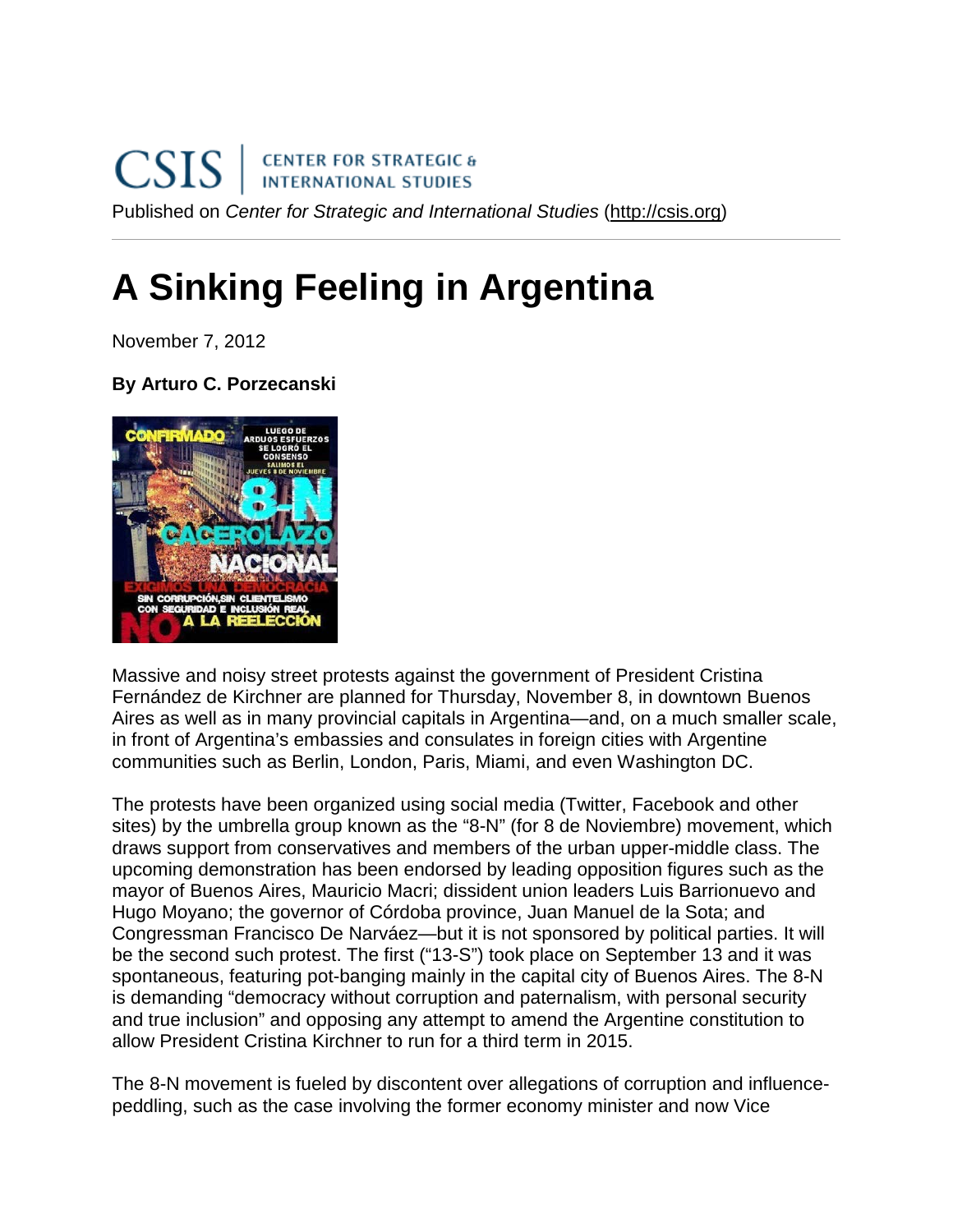President Amado Boudou; unchecked perceived rise in violent street and property crimes; the decay of public services, most notably railways plagued by delays, overcrowding and accidents the last of which took the lives of 51 people; and the government's growing web of controls on the economy—price, import and capital controls, for the most part. Matters are not helped by the fact that the economy has entered a recession and inflation continues to run at double-digit rates for the fifth year in a row.

The lightning rod for the discontent is President Fernández de Kirchner herself, because she has not taken responsibility for many obvious problems and even seems to deny their existence, as when she claims that dollars can be bought and sold freely or that inflation is in fact in single digits. On the contrary, she has been fighting critics and political adversaries such as the Mayor of Buenos Aires, refusing to share tax revenues, and by reducing allocations. Also, she has been intimidating the press and is trying to break up the large media company Grupo Clarín.

Fernández de Kirchner and her administration have also been buffeted by policy defeats outside of Argentina. In September, International Monetary Fund head Christine Lagarde warned it would face sanctions unless it starts delivering credible economic statistics, and it gave the government until mid-December to correct the situation. In October, Ghana's high court ordered the Argentine navy's showcase frigate, "Libertad" (Liberty) detained, in response to a claim for payment filed by Argentina's creditors—a national embarrassment. In New York, the U.S. Court of Appeals for the Second Circuit recently ruled that Argentina could not keep paying its obligations to a majority of investors who had capitulated to its unilateral, less-than-30 cents-on-the dollar debt exchange offer back in 2005 – while simultaneously failing to make any payments to the investors who had not consented to that offer. Given Fernández de Kirchner's track record of disregarding foreign court and arbitration rulings against Argentina, her defiant attitude has now raised the specter of a renewed default and has consequently had adverse repercussions in the domestic financial market.

Indeed, popular sentiment has changed so drastically, that the fact that the president won a landslide reelection in October of last year seems almost irrelevant to her political future. Her popularity has plunged from 64 percent a year ago to 24 percent nowadays, and according to a recent poll by Poliarquía, 40 percent of those interviewed feel that she is losing control of her administration while 20 percent say that she has already lost control.

In sum, this would be a good time for Fernández de Kirchner to make a course correction to salvage her presidency and legacy, as well as that of her predecessor and late husband, Néstor Kirchner. However, Argentina's history is replete with instances when demagoguery trumped common sense—at least until social unrest led to the resignation or removal of the sitting president.